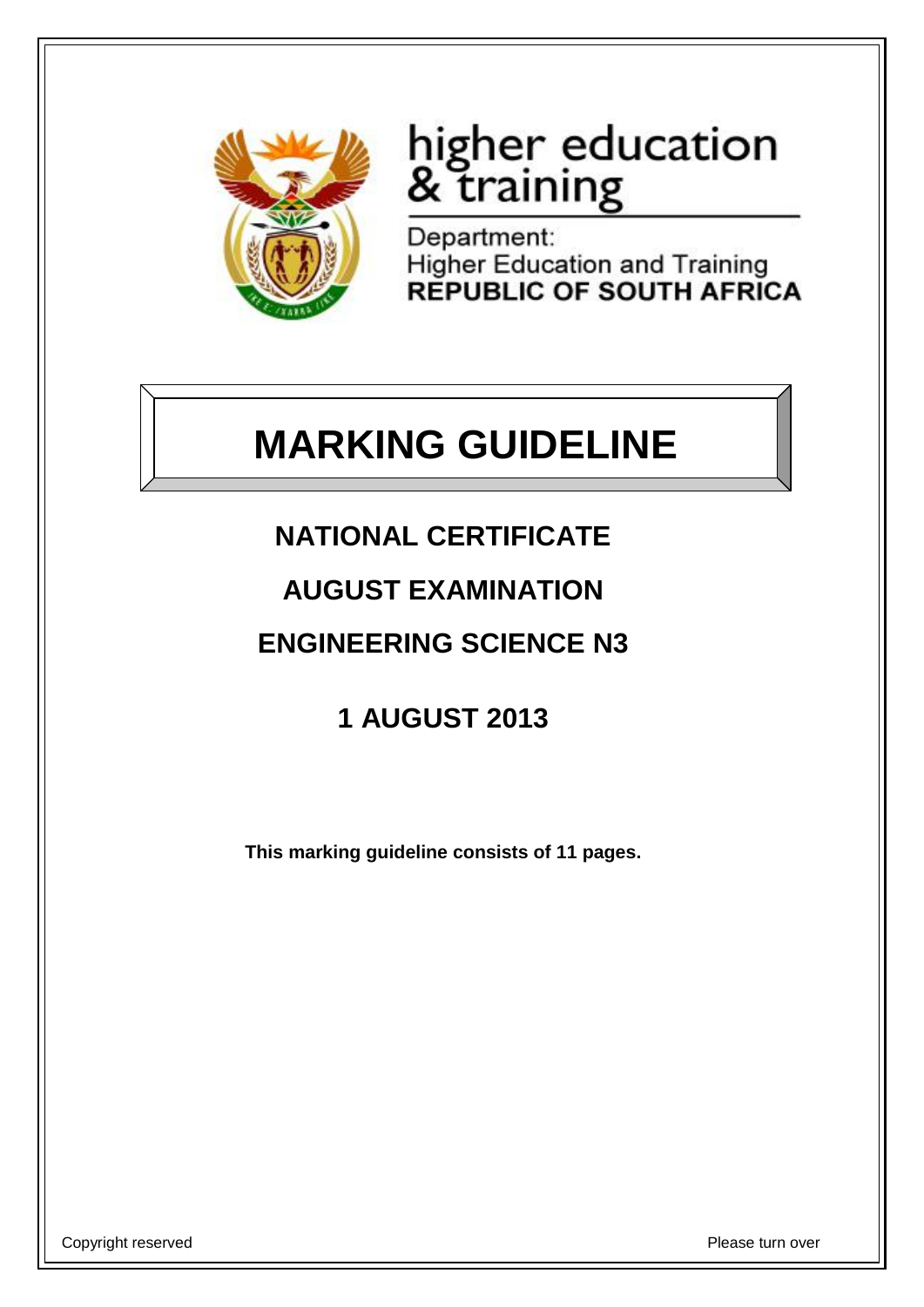#### MARKING GUIDELINE -2- T630**(E)**(A1)T ENGINEERING SCIENCE N3

#### **QUESTION 1: MOTION, POWER AND ENERGY**

- 1.1 A scalar possesses magnitude only, while a vector possesses both magnitude and direction.  $\checkmark$  (1)
- 1.2 Distance is the total distance travelled along a route, while displacement is the straight line distance from the point where the travelling started to the point where travelling ended.  $\checkmark$  (1)

1.3 1.3.1 
$$
E_k = \frac{1}{2} \times m \times V^2
$$

 $E_k = 0.5 \times 1$  900 x  $(15,278)^2$   $\checkmark$  $E_k$  = 221 746,419 J  $E_k = 221,746 \text{ kJ}$  (2)

1.3.2 
$$
V = U + at
$$

a = <u>V – U</u> t  $a = 15,278 - 0$ 

25

 $a = 0,611 \text{ m/s}^2 \checkmark$ 

$$
s = \frac{V^2 - U^2}{2a}
$$

$$
s = \frac{(15,278)^2 - (0)^2}{2 \times 0,611}
$$

$$
S = 191,013 \text{ m } \checkmark \tag{4}
$$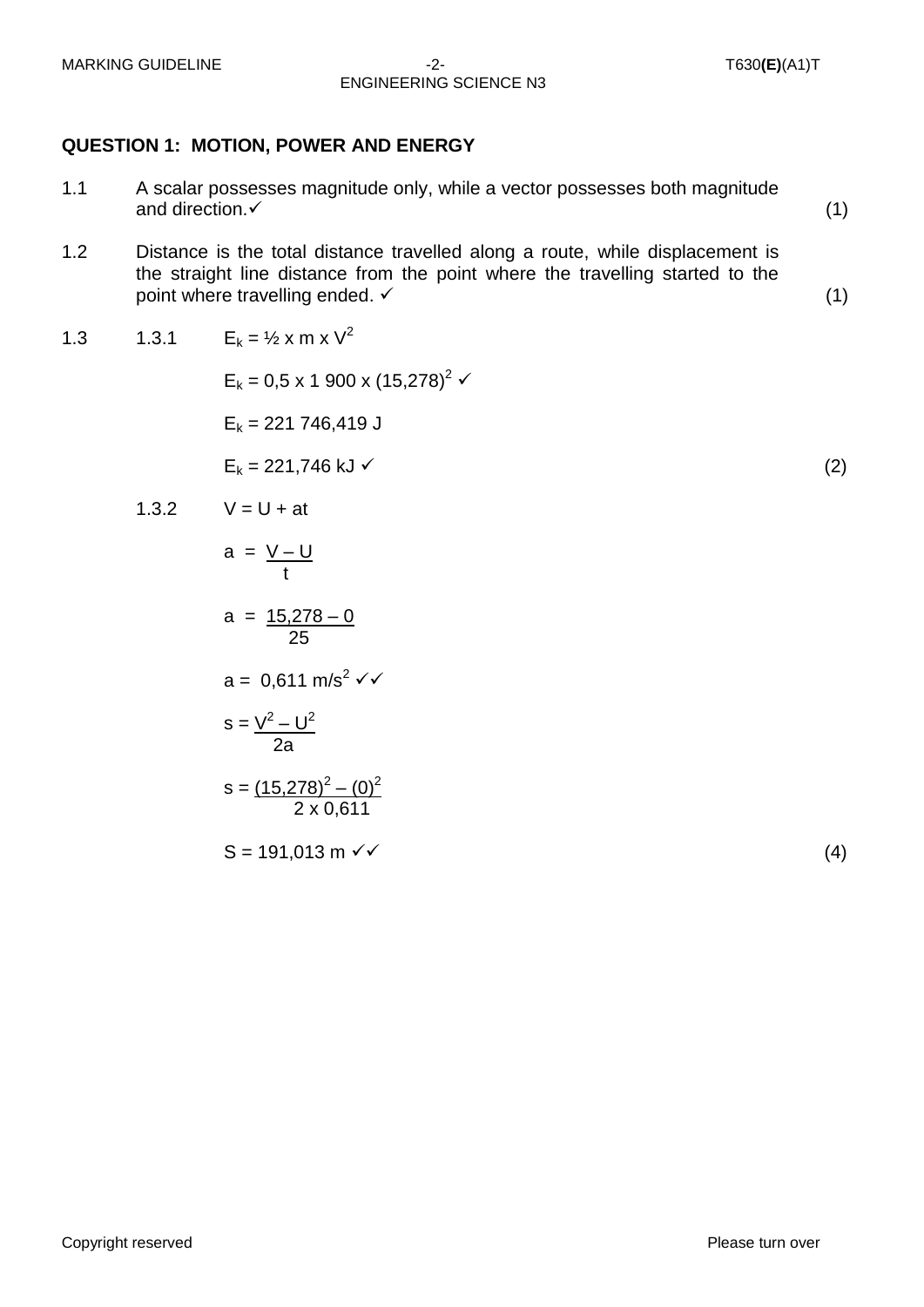| 1.3.3 | $h = \sin \varnothing$ x incline length       |               |
|-------|-----------------------------------------------|---------------|
|       | $h = \frac{sin 18^{\circ} \times 191,013}{h}$ |               |
|       | $h = 59,026 \text{ m}$                        |               |
|       | $Ep = m.g.h$                                  |               |
|       | Ep = 1 900 x 9,8 x 59,026 $\checkmark$        |               |
|       | $Ep = 1099064,12 J$                           |               |
|       | Ep = 1 099,064 kJ $\checkmark$                | (3)           |
| 1.3.4 | $F_a = m \times a$                            |               |
|       | $F_a = 1900 \times 0,611 \checkmark$          |               |
|       | $F_a = 1160, 9 N \checkmark$                  | (2)           |
| 1.3.5 | $V = U + at$                                  |               |
|       | $t = V - U$<br>a                              |               |
|       | $t = 25 - 0 \checkmark$<br>0,611              |               |
|       | $t = 40,917$ sec $\checkmark$                 | (2)<br>$[15]$ |

Copyright reserved **Please** turn over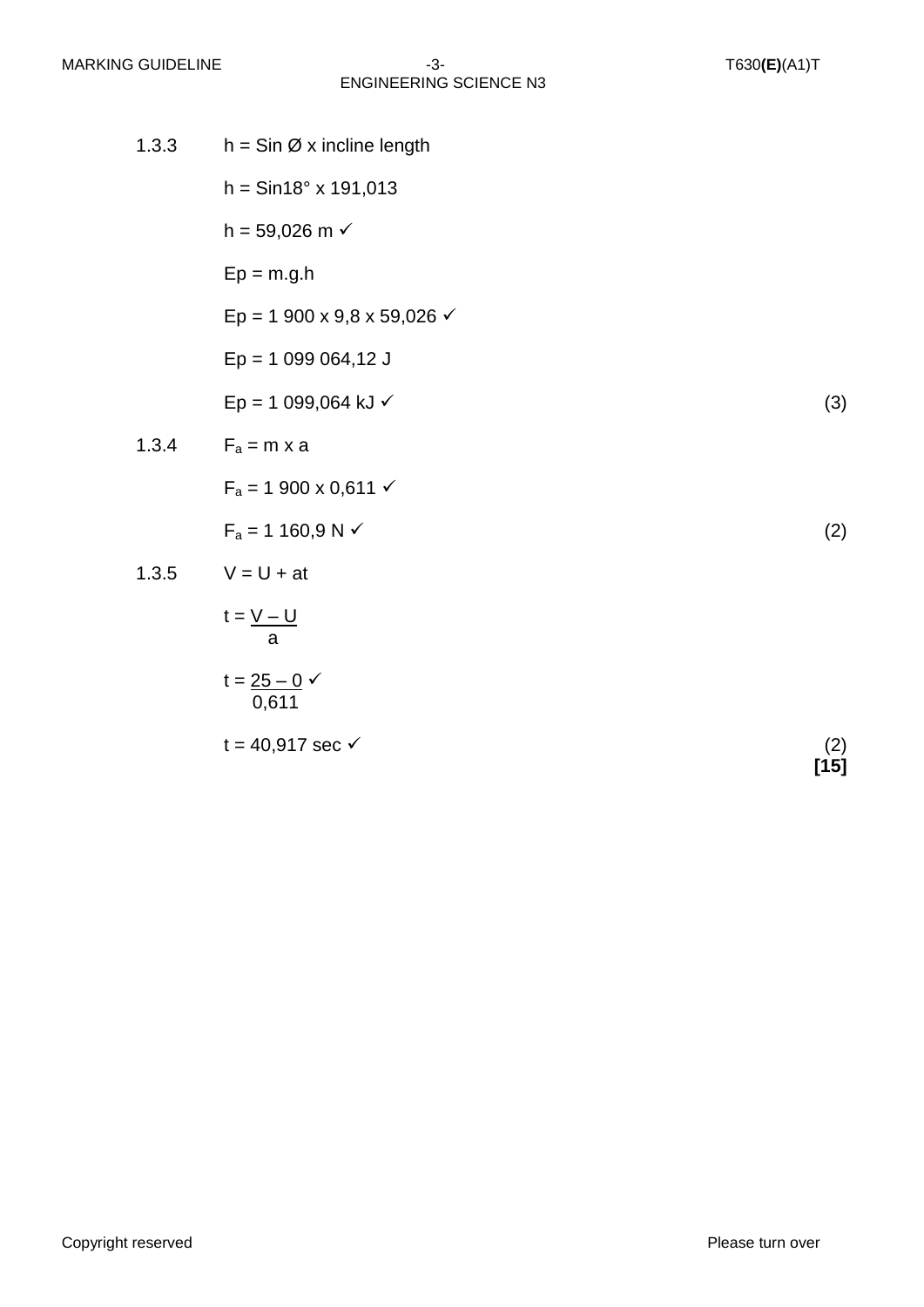2.3

#### MARKING GUIDELINE -4- T630**(E)**(A1)T ENGINEERING SCIENCE N3

#### **QUESTION 2: MOMENTS**

- 2.1 A uniformly distributed load is a load that is spread evenly over the length of a beam,  $\checkmark$  or over a part of the length of a beam.  $\checkmark$  is the same of the length of a beam.  $\checkmark$  is the same of the length of a beam.  $\checkmark$  is the same of the length of a beam.  $\checkmark$  is the same of the same of the sam
- 2.2 An oblique force is a force that works at an angle on a turning point.  $\checkmark$  The oblique force must always be converted to a perpendicular component.  $\checkmark$  (2)

- 1 kN  $1,5$  kN  $\begin{array}{ccc} 1,5 & 2 \text{ kN} \\ 1,0,8 & 1,0,2 \text{ m} \end{array}$  2 kN  $\begin{array}{|c|c|c|c|c|}\n\hline\n\text{0,8 m} & \text{0,2 m} \\
\hline\n\end{array}$  $\mathcal{D}$  $\curvearrowright$  $\curvearrowleft$  $5 \text{ m}$ <u>L</u> R
	- 2.3.1 Taking moments about L

 $\sum$ Anti-clockwise moments =  $\sum$  clockwise moments

 $R$  x 5 + 1 x 1 + 1,5 x 0,2 = 20 x 2,5 + 2 x 7  $\checkmark$  $5R + 1 + 0.3 = 50 + 14$  $5R = 64 - 1,3$  $R = 62,7$  5  $R = 12,54$  kN  $\checkmark$  $\uparrow$  =  $\downarrow$  F  $L + R = 1 + 1.5 + 20 + 2 \checkmark$  $L = 24.5 - R$  $L = 24,5 - 12,54$  $L = 11,96$  kN  $\checkmark$ 

(4)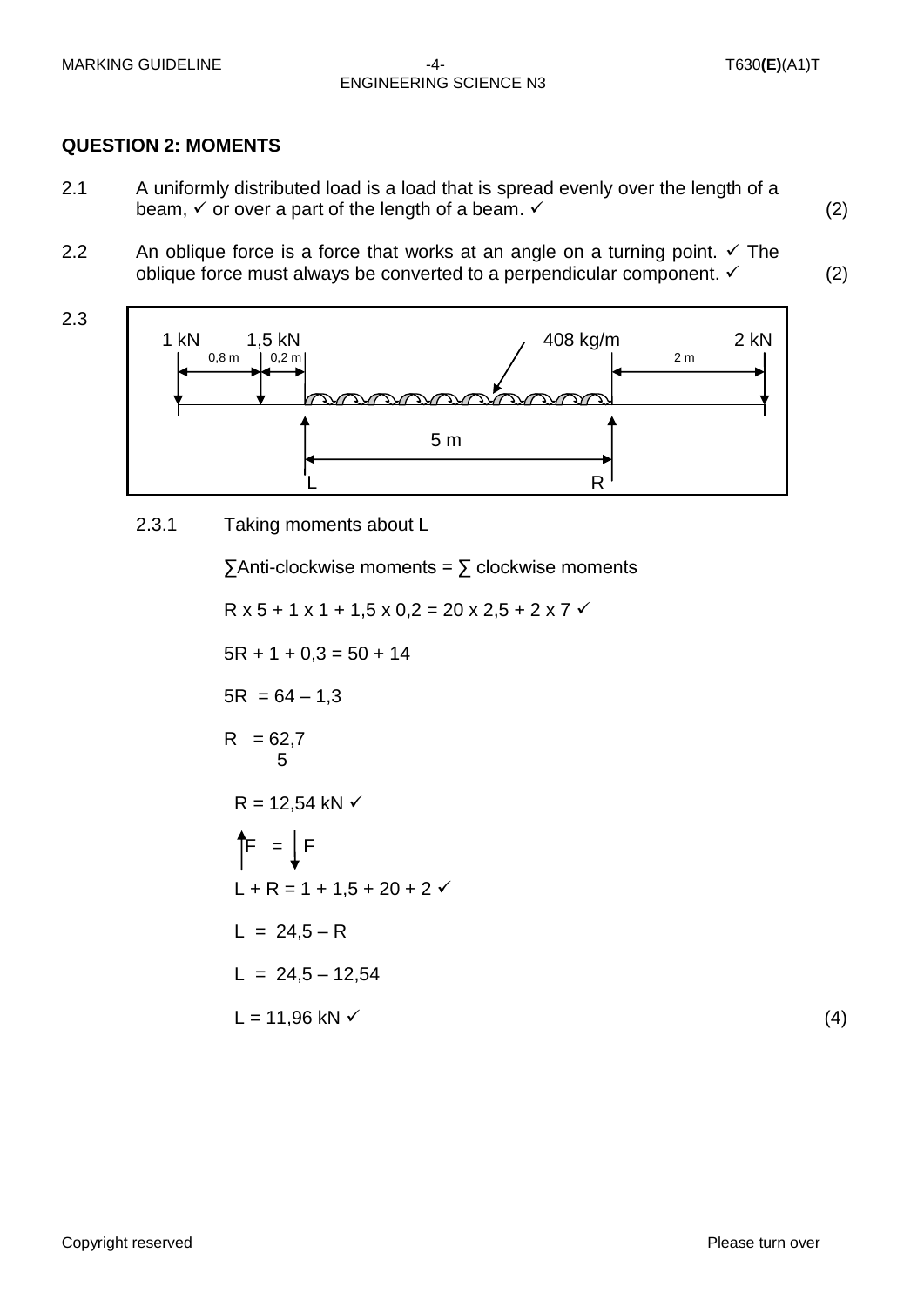#### MARKING GUIDELINE  $-5$ - T630**(E)**(A1)T ENGINEERING SCIENCE N3

**[13]**



2.3.3 Maximum 10,54 kN Minimum  $9,46$  kN  $\checkmark$  (2)

#### **QUESTION 3: FORCES**

3.1 Equilibrium is when a body remains at rest when a number of forces acts upon it  $\checkmark$ , while equilibrant is that single force which will balance a system of forces.  $\checkmark$ forces.  $\checkmark$  (2)

| 3.2 | Tie   |                                                                 | Strut                       |     |
|-----|-------|-----------------------------------------------------------------|-----------------------------|-----|
|     |       | Pushing forces $\checkmark$                                     | Pulling forces $\checkmark$ | (2) |
| 3.3 | 3.3.1 | ΣHC = 150 - 200 Cos 50 <sup>0</sup> + 120 Cos 35 <sup>0</sup> ✓ |                             |     |
|     |       |                                                                 |                             |     |

$$
= 76,856 \text{ N} \checkmark \tag{2}
$$

3.3.2 
$$
\Sigma VC = 200 \sin 50^0 - 120 \sin 35^0 \checkmark
$$
  
= 59,728 N  $\checkmark$  (2)

3.3.3 R = 
$$
\sqrt{(59,728)^2 + (76,856)^2}
$$
  
= 97,336 N √ (1)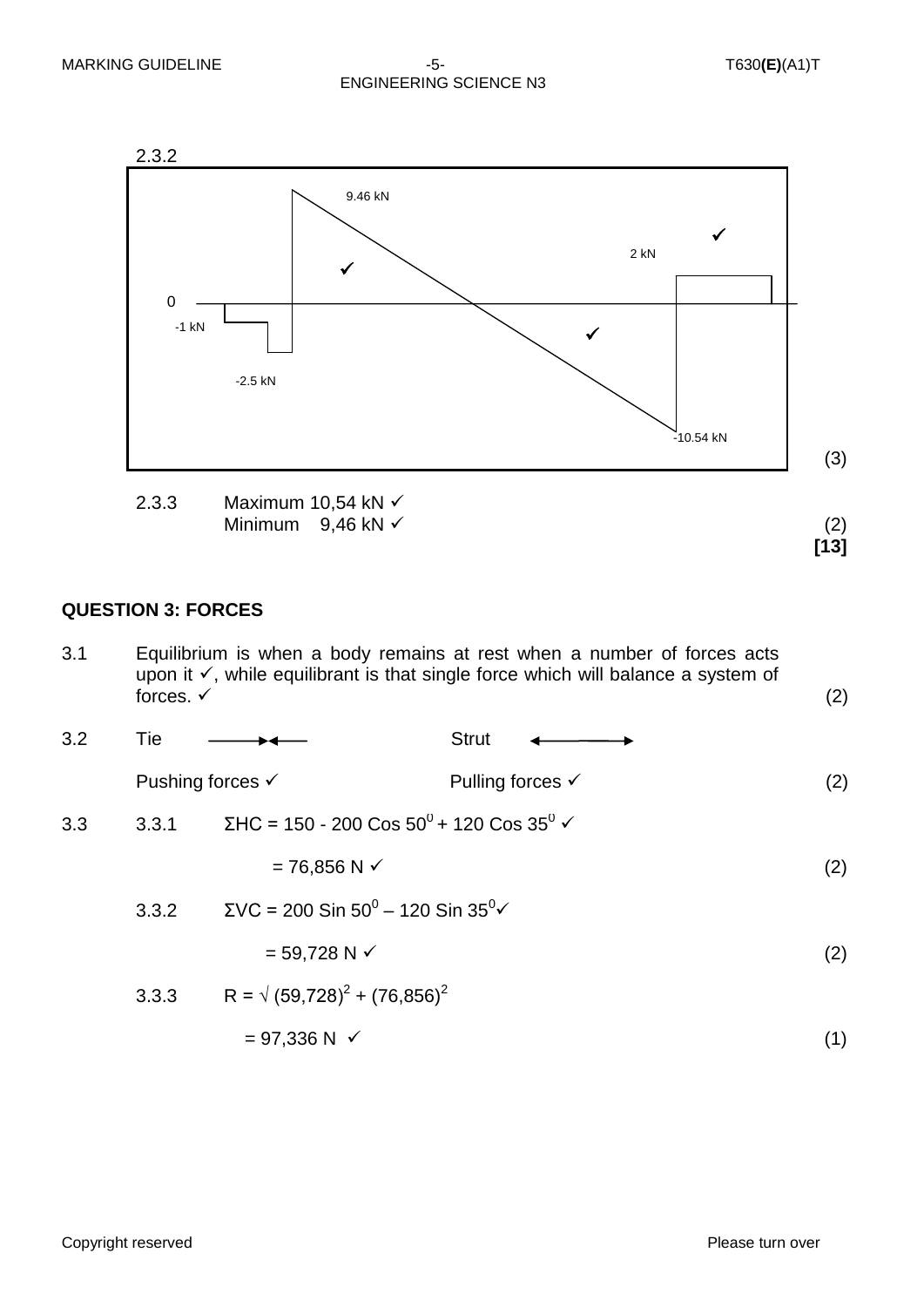| 3.4 | $AE = 450$ /sin 60 <sup>0</sup>                                                     |     |
|-----|-------------------------------------------------------------------------------------|-----|
|     | $= 519.6$ kN                                                                        | (2) |
|     | $ED = 450/Tan 60^0$                                                                 |     |
|     | $= 259.8$ kN                                                                        | (2) |
|     | $CG = 550/Sin 60^0$                                                                 |     |
|     | $= 635.09$ kN                                                                       | (2) |
|     | <b>QUESTION 4: FRICTION</b>                                                         |     |
| 4.1 | Friction depends on the nature of the surfaces in contact $\checkmark$<br>$\bullet$ |     |

- $\bullet$  Independent of the speed  $\checkmark$
- $\bullet$  Independent of the size of the area in contact  $\checkmark$
- $\bullet$  Is proportional to the perpendicular force between the surfaces  $\checkmark$ (4)

4.2 4.2.1 
$$
F \times \cos \alpha = W \times \sin \varnothing + \mu(W \times \cos \varnothing - F \times \sin \alpha)
$$

F x 0,966 = 1 200 x 9,8 x Sin30° + 0,3(1 200 x 9,8 x Cos30° – 0,259F)  $\checkmark$ 

$$
0,966 \times F = 5\,880 + 0,3\,(10184,459 - 0,259 \times F)
$$

0,966 x F = 5 880 + 3 055,338 - 0,078 x F  $\checkmark$ 

 $0,966 \times F + 0,078 \times F = 8\,935,338$ 

 $1,044 \times F = 8935,338$ 

$$
F = \frac{8\,935,338}{1,044} \checkmark
$$

 $F = 8558,753 \text{ N or } 8,559 \text{ kN} \checkmark$  (4)

4.2.2 
$$
\cos \alpha = \frac{a}{h}
$$
  
\nA = cos α x h √  
\nF = Cos 15° x 8 558,753 √  
\nF = 8 267,117 N or 8,267 kN √ (3)

**[11]**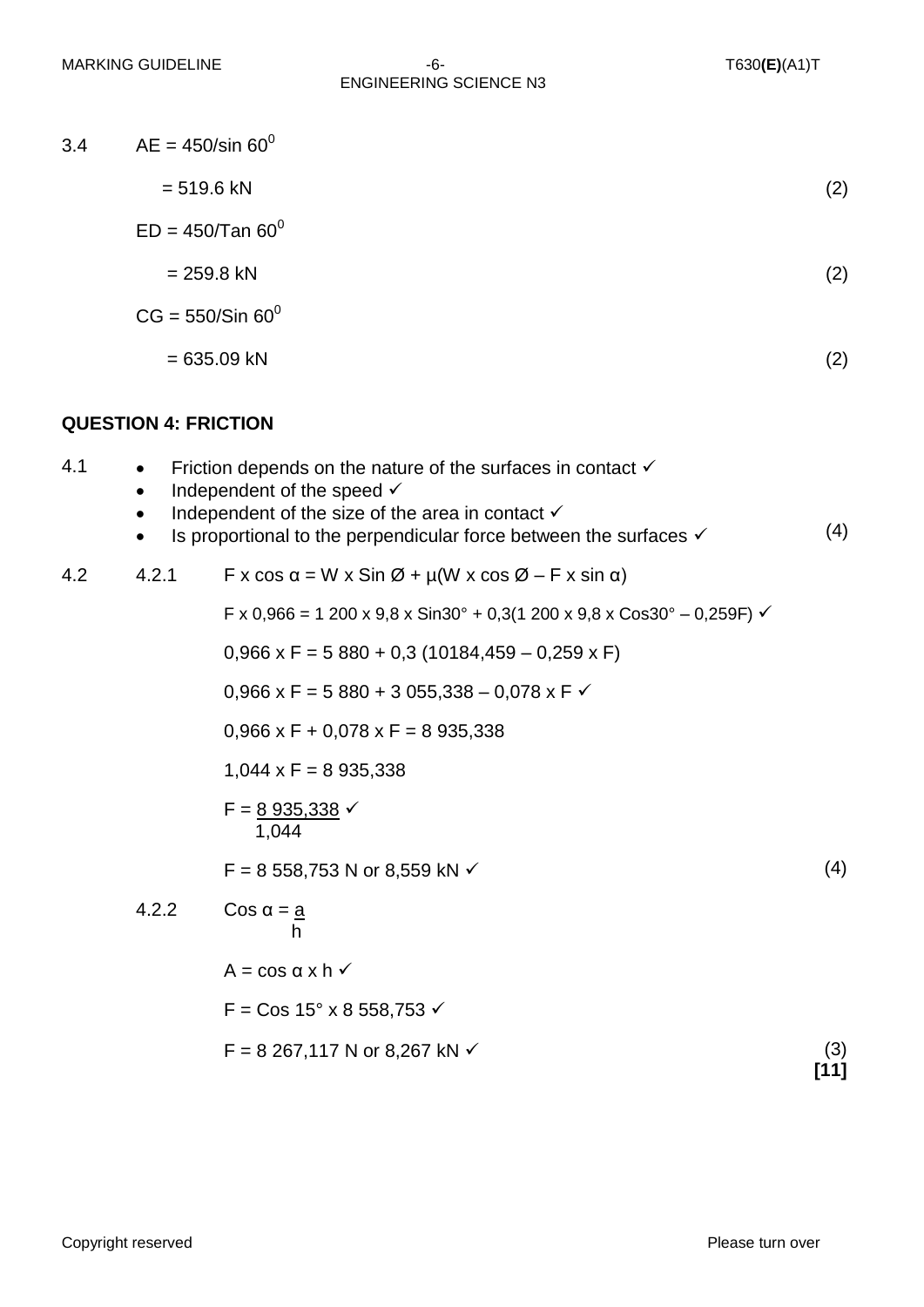#### **QUESTION 5: HEAT**

| 5.1 |       | $Q_{\text{steel}} = Q_{\text{oil}}$                                           |     |  |  |  |
|-----|-------|-------------------------------------------------------------------------------|-----|--|--|--|
|     |       | $m \times c \times \Delta t = m \times c \times \Delta t$                     |     |  |  |  |
|     |       | 6 x 500 x $(t_3 - t_2)$ = m x c x $(t_2 - t_1)$ $\checkmark$                  |     |  |  |  |
|     |       | $3000 \times (210 - t_2) = 9 \times 2000 \times (t_2 - 40)$                   |     |  |  |  |
|     |       | 630 000 - 3 000 t <sub>2</sub> = 18 000 t <sub>2</sub> - 720 000 $\checkmark$ |     |  |  |  |
|     |       | 630 000 +720 000 = 18 000 $t_2$ + 3 000 $t_2$                                 |     |  |  |  |
|     |       | 1 350 000 = 21 000 $t_2$                                                      |     |  |  |  |
|     |       | $t_2 = 1350000$<br>21 000 $\checkmark$                                        |     |  |  |  |
|     |       | $t_2 = 64,286 °C \checkmark$                                                  |     |  |  |  |
| 5.2 | 5.2.1 | $\Delta t = t_2 - t_1$                                                        |     |  |  |  |
|     |       | $\Delta t = 80 - 10$                                                          |     |  |  |  |
|     |       | $\Delta t = 70$ °C $\checkmark$                                               | (1) |  |  |  |
|     | 5.2.2 | Heat energy = $m \times c$                                                    |     |  |  |  |
|     |       | Heat energy = 30 x 15 $\checkmark$                                            |     |  |  |  |
|     |       | Heat energy = 450 MJ $\checkmark$                                             | (2) |  |  |  |
|     | 5.2.3 | $Q = m \times c \times \Delta t$                                              |     |  |  |  |
|     |       | $m =$<br>$\overline{\mathsf{Q}}$<br>$c \times \Delta t$                       |     |  |  |  |
|     |       | m = $\frac{450 \times 10^6}{ }$ $\checkmark$<br>4 187 x 70                    |     |  |  |  |
|     |       | $M = 1 535,365$ kg $\checkmark$                                               |     |  |  |  |
|     |       | Volume = $1,535$ m <sup>3</sup> $\checkmark$                                  | (3) |  |  |  |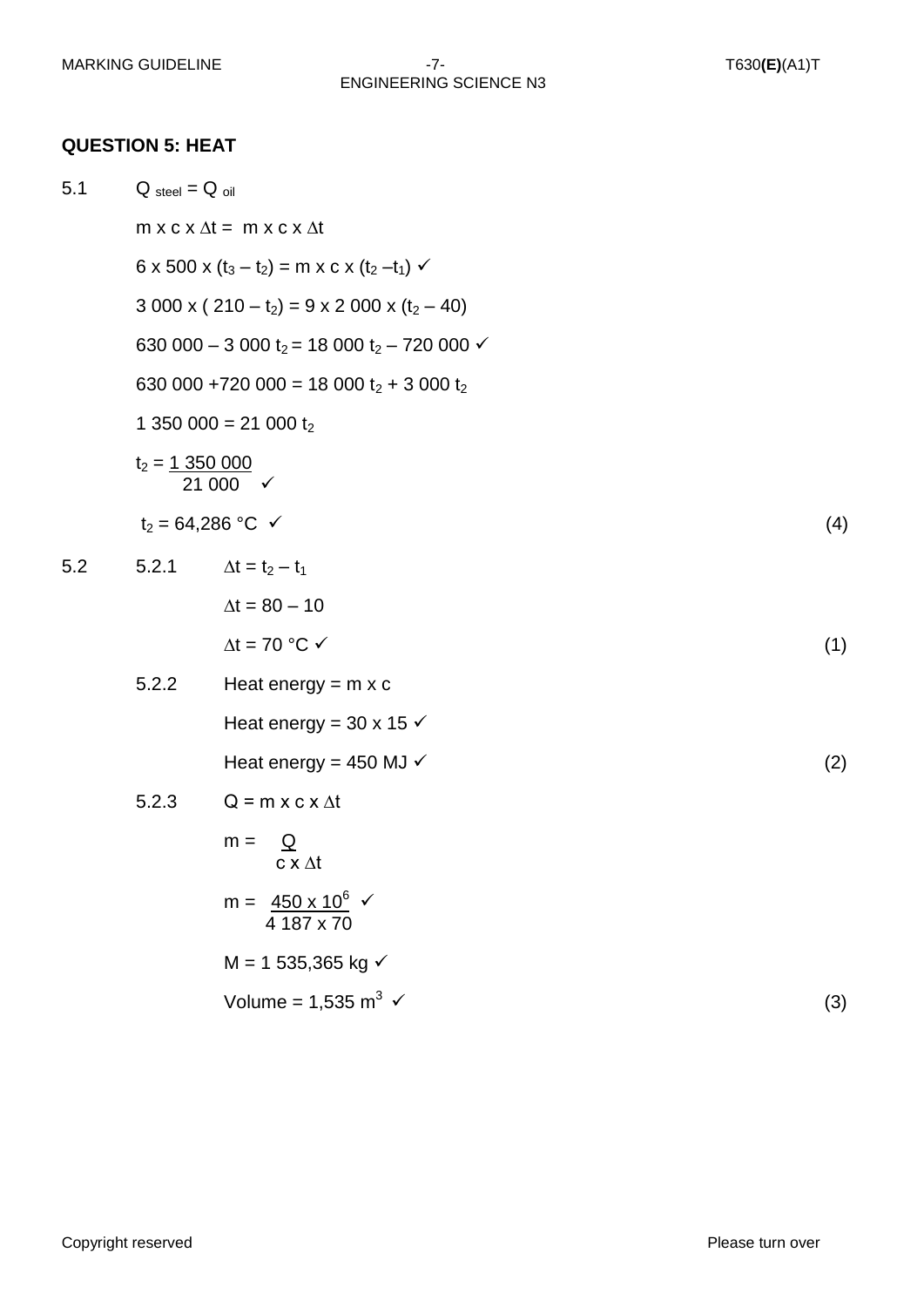

#### **QUESTION 6: HYDRAULICS**

- 6.1 Experiment to show that pressure in a liquid is directly proportional to depth
	- Experiment to show upward and downward pressure at a point in liquid
	- Experiment on the relationship between directional pressure in a liquid
	- Experiment to show that pressure in a liquid is independent of the shape and size of the container

 $(Any 2 × 1)$  (2)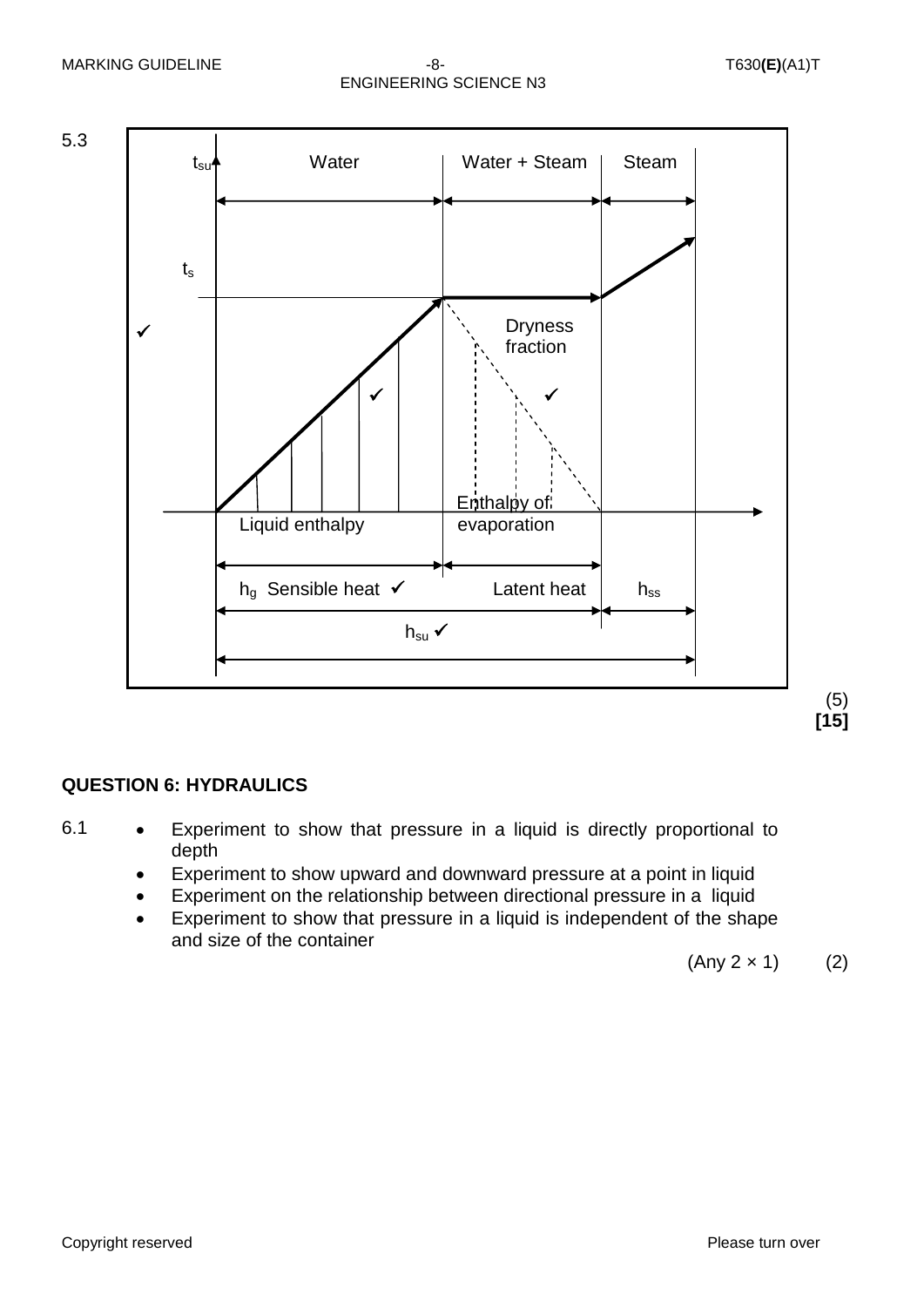#### MARKING GUIDELINE -9- T630**(E)**(A1)T ENGINEERING SCIENCE N3

6.2 6.2.1 Area =  $\text{rd}^2$  4 Area =  $\pi$  x (0,182)<sup>2</sup> 4 Area =  $0,026$  m<sup>2</sup>  $\checkmark$ Pressure = Force Area Pressure =  $6800$  0,026 Pressure = 26 1538,462 Pa or 261,538 kPa  $\checkmark$  (2) 6.2.2 Volume = area x stroke length x strokes Volume =  $0.026 \times 0.192 \times 10 \times$ Volume =  $0.04992 \text{ m}^3$   $\checkmark$  (2) 6.2.3 Work done = force x distance x number of strokes  $Wd = 6800 \times 0,192 \times 10$ 

$$
Wd = 13 056 J or 13,06 kJ \checkmark
$$
 (2)



The smaller piston (plunger) is used to apply force to the liquid and the larger piston (ram) is pushed upwards by the pressure of the liquid.  $\checkmark$  (3)

**[11]**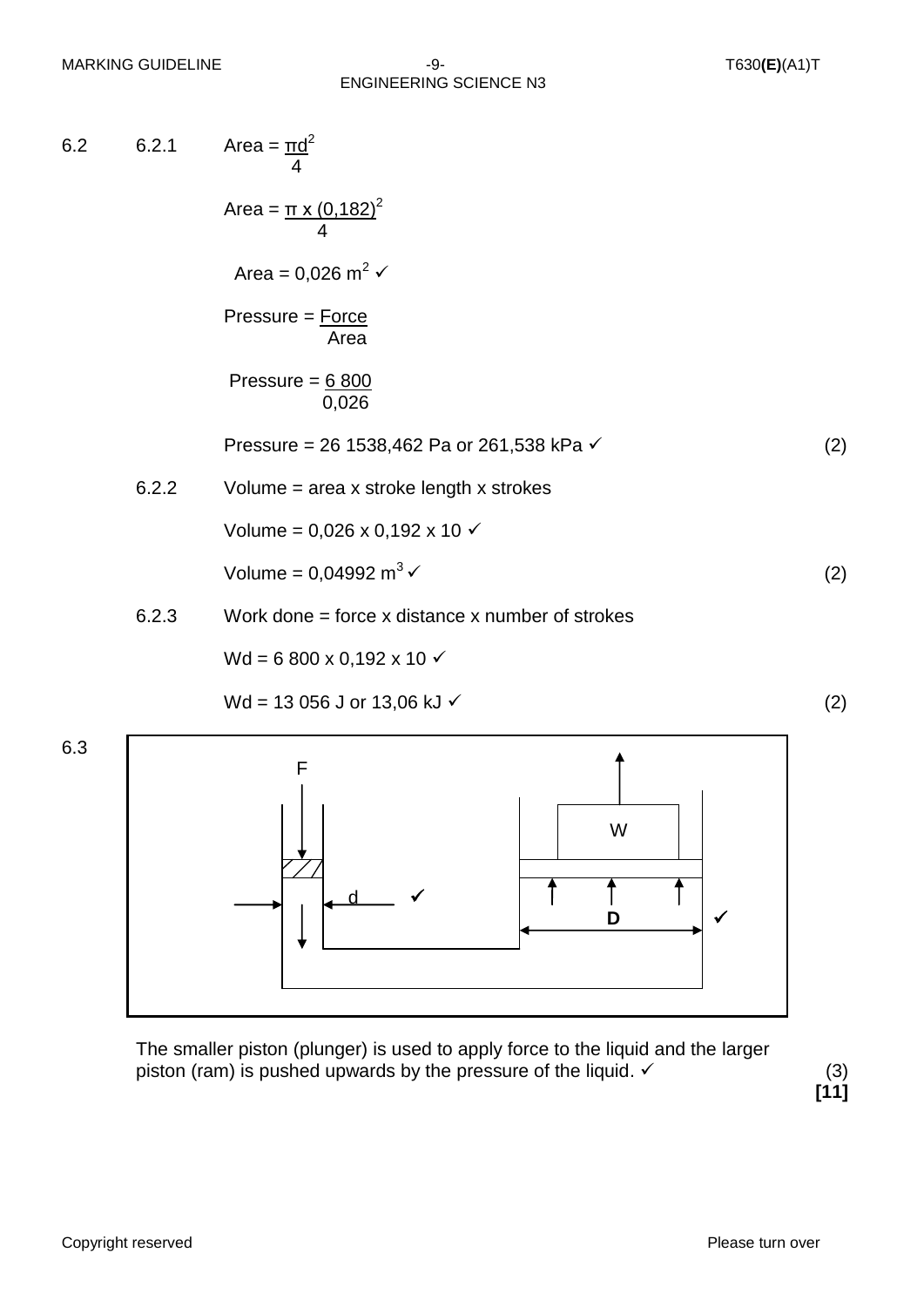#### MARKING GUIDELINE -10-<br>  $-10-$  T630**(E)**(A1)T ENGINEERING SCIENCE N3

#### **QUESTION 7: ELECTRICITY**

- 7.1 The mass of a given substance liberated at an electrode of a cell is directly proportional to the quantity passed through the cell.  $\checkmark$  (1)
- 7.2 Electroplating occurs when an electric current is used to deposit pure metals on a negative electrode when salts of this metal are in solution in the  $e$ lectrolyte.  $\checkmark$  (1)

7.3 7.3.1 
$$
\frac{1}{R_p} = \frac{1}{R_1} + \frac{1}{R_2}
$$
  
\n $\frac{1}{R_p} = \frac{1}{2} + \frac{1}{3}$   
\n $\frac{1}{R_p} = 0.5 + 0.333 \checkmark$   
\n $\frac{1}{R_p} = 0.833$   
\n $\frac{1}{R_p} = 1.2 \Omega \checkmark$   
\n $R_T = 0.3 + 1.2 + 0.8 + 1 + 0.2 \checkmark$   
\n $R_T = 3.5 \Omega \checkmark$   
\n7.3.2  $I = V/R_T$   
\n $I = \frac{12}{3.5}$   
\n $= 3,429 \text{ A} \checkmark$   
\n7.3.3  $V = I \times R$   
\n $V = 3,429 \times 1 \checkmark$   
\n $V = 3,429 \times 1 \checkmark$   
\n(2)